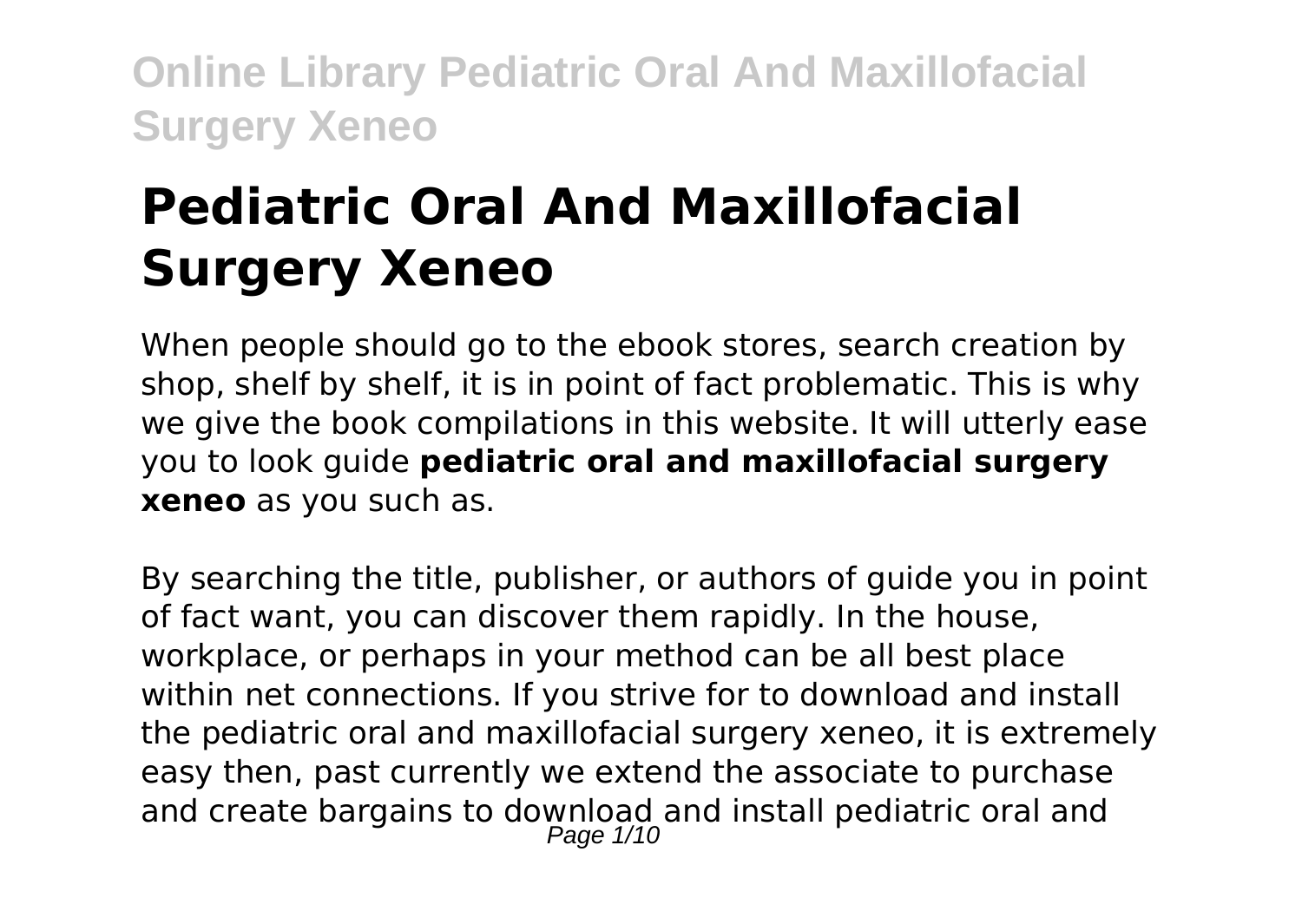maxillofacial surgery xeneo hence simple!

The Online Books Page: Maintained by the University of Pennsylvania, this page lists over one million free books available for download in dozens of different formats.

#### **Pediatric Oral And Maxillofacial Surgery**

A chapter suggests guidelines for deep sedation and anesthesia in pediatric offices. A chapter on maxillofacial infections covers diagnosis and treatment in an area that comprises a significant part of oral and maxillofacial surgery training and practice. Thorough discussion of salivary gland inflammatory disorders and salivary tumors in children.

#### **Pediatric Oral and Maxillofacial Surgery | ScienceDirect**

Dr. Marshall Freilich is Coordinator of Oral and Maxillofacial Surgery at Holland Bloorview Kids Rehabilitation Hospital, and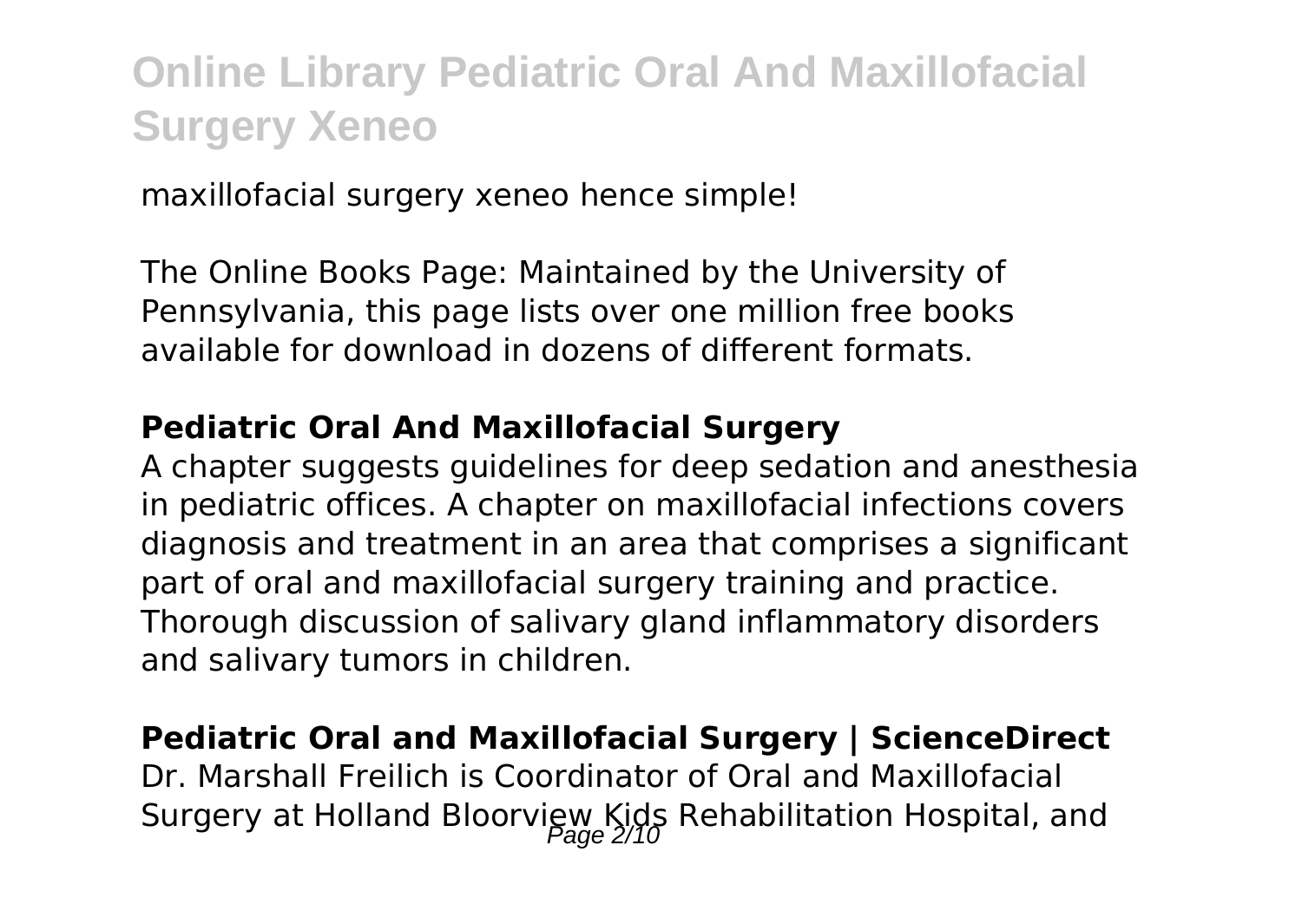staff Oral and Maxillofacial Surgeon at Humber River Hospital and Baycrest Hospital. He maintains a private practice dedicated to surgical care for children and adults in Toronto, Ontario.

### **Pediatric Oral And Maxillofacial Surgery - Oral Health Group**

NYCOMS provides pediatric oral & maxillofacial surgery in Lake Success, NYC & West Islip. Contact us today to learn more and schedule an appointment.

### **Pediatric Oral & Maxillofacial Surgeons in New York | NYCOMS**

Pediatric Oral and Maxillofacial Surgery. The surgeons at LICOMS are considered among the best in the America when it comes to treating children, young adults, and special needs patients. Positive experiences in medical and dental settings are crucial to long-term healthcare maintenance. Our doctors and staff share a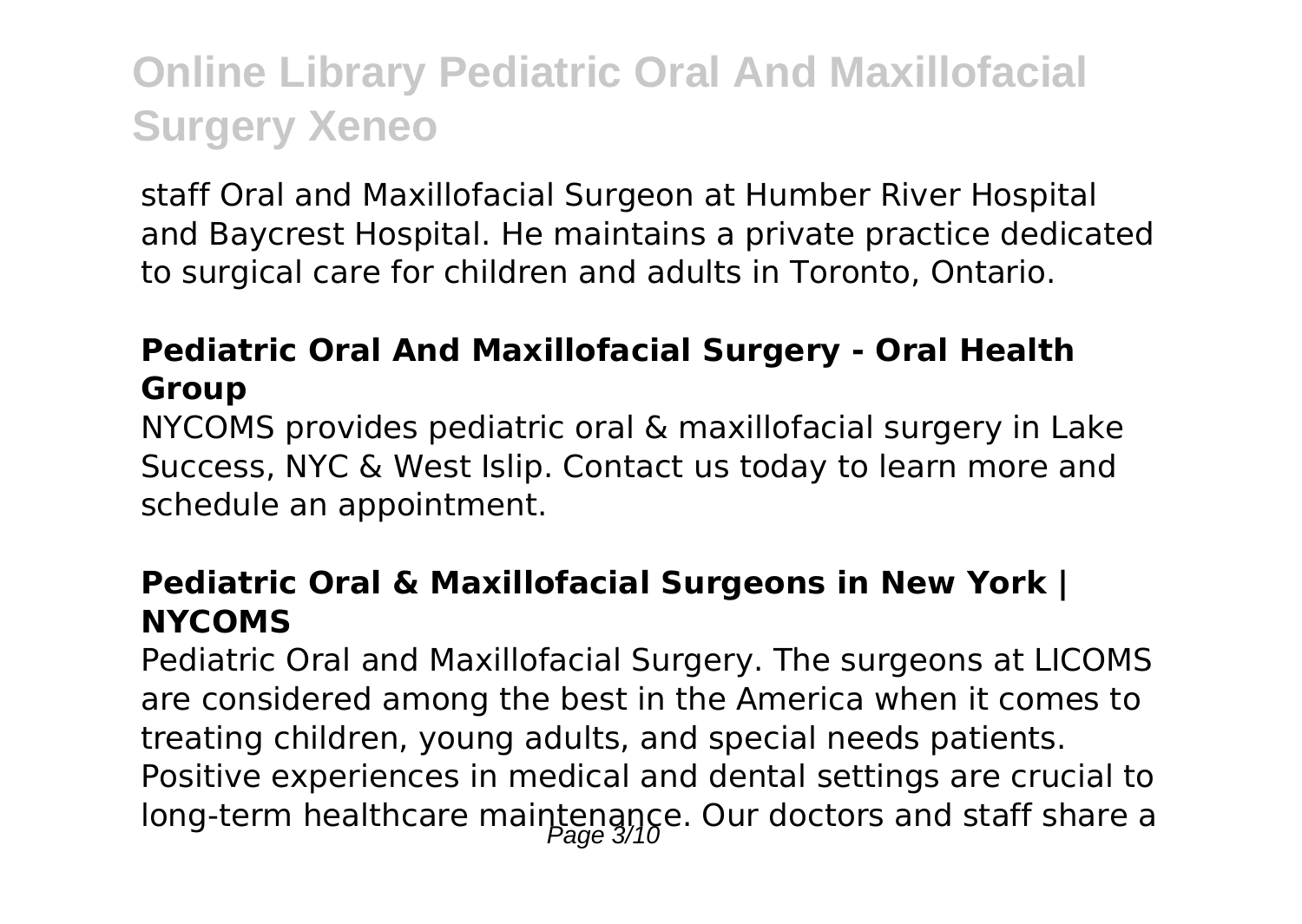common goal to make all children feel safe and comfortable in our offices.

#### **Pediatric Oral Surgery | Long Island Center for Oral ...**

Pediatric Temporomandibular Joint Disorders, An Issue of Oral and Maxillofacial Surgery Clinics of North America (The Clinics: Dentistry)

#### **Amazon.com: pediatric oral and maxillofacial surgery**

The medical professionals on the pediatric oral and maxillofacial surgery team are committed to providing skilled, compassionate care in child and family-friendly settings. This multidisciplinary team 2 includes: Lurie Children's specialists, board certified in oral and maxillofacial surgery; Board-certified plastic surgeon; Pediatric anesthesiologists

### **Pediatric Oral and Maxillofacial Surgery | Northwestern ...**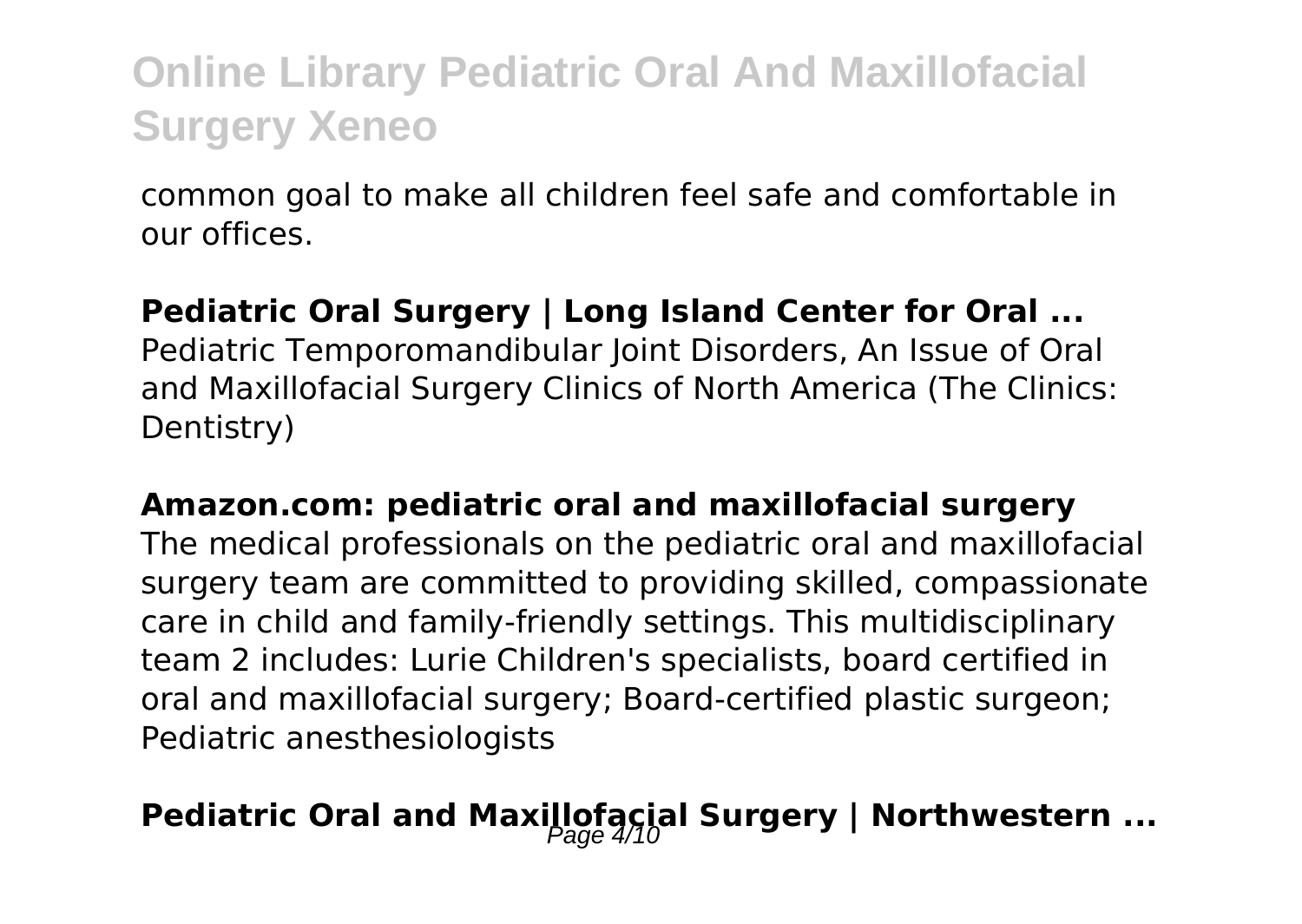For a complete description of our services, please visit our web site: Weill Cornell Dentistry, Oral and Maxillofacial Surgery. With nine full time faculty members and some 40 voluntary faculty, the Division of Dentistry, Oral and Maxillofacial Surgery is a major academic-based program providing care that ranges from general dentistry to advanced surgical restorative and reconstructive procedures.

**Oral & Maxillofacial Surgery & Dentistry | Weill Cornell ...** The Pediatric Oral and Maxillofacial Surgery service provides inpatient and outpatient care for infants and children with craniofacial disorders. We provide comprehensive treatment for patients with: abnormal jaw growth; cleft lip and palate; congenital craniofacial anomalies; dental anomalies; facial trauma; head and neck tumors

### Oral & Maxillofacial Surgery (Pediatric) | CS Mott ...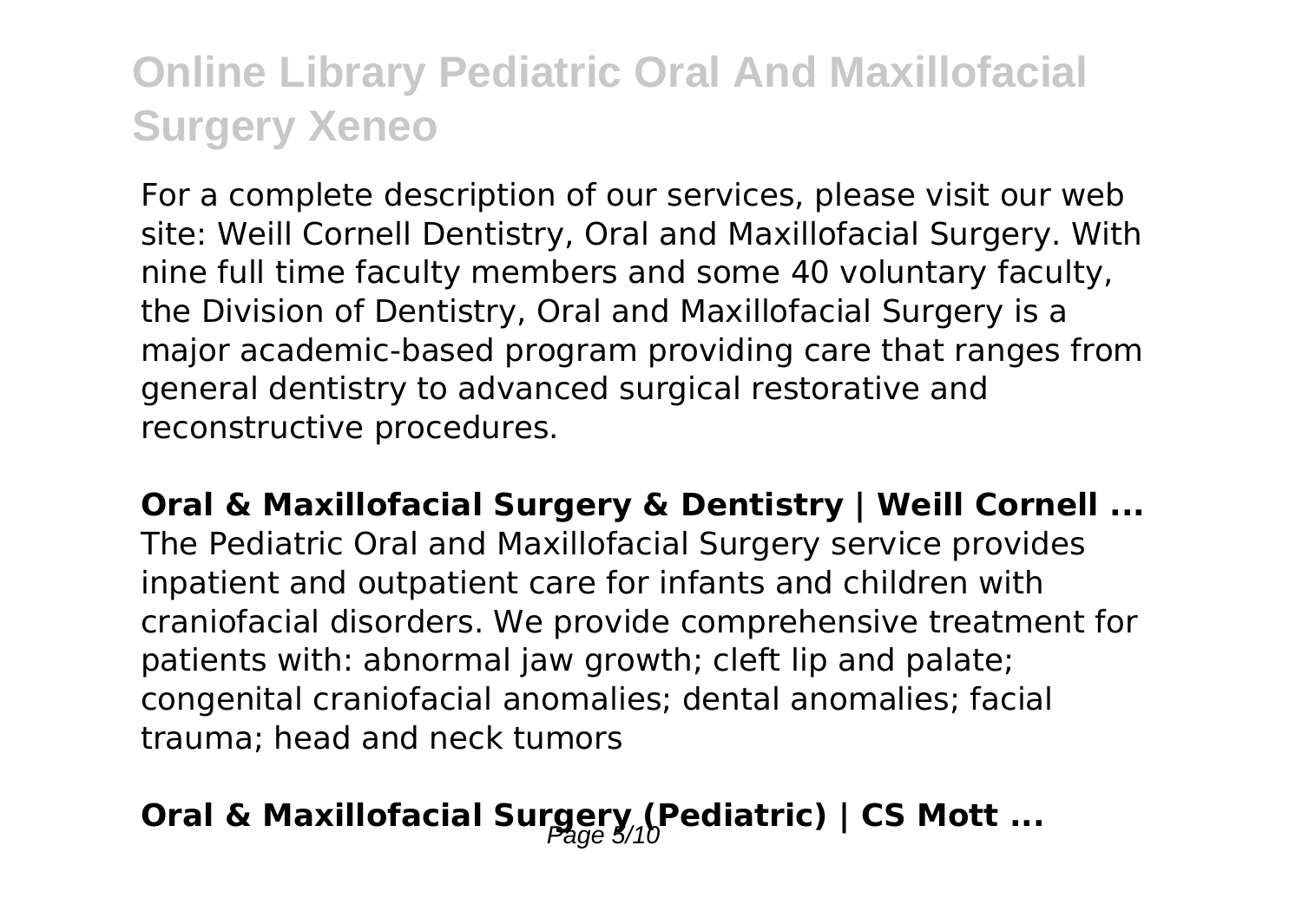The oral and maxillofacial surgeons with Norton Children's treat conditions that affect the mouth, jaw and facial structures in children and teens. Oral and maxillofacial surgery is a dentistry specialty focused on caring for conditions that affect the hard and soft tissues of the mouth, teeth and facial regions.

#### **Pediatric Oral and Maxillofacial Surgery | Norton Children ...**

Pediatric Craniomaxillofacial Surgery Fellowship Program The Department of Oral and Maxillofacial Surgery, in conjunction with the University of Pittsburgh Medical Center and Children's Hospital of Pittsburgh, offers a one-year accredited fellowship in Craniofacial/Pediatric Oral and Maxillofacial Surgery.

#### **Pediatric Craniomaxillofacial Surgery Fellowship Program**

**...**

Oral and maxillofacial surgery is a field of dentistry. It focuses on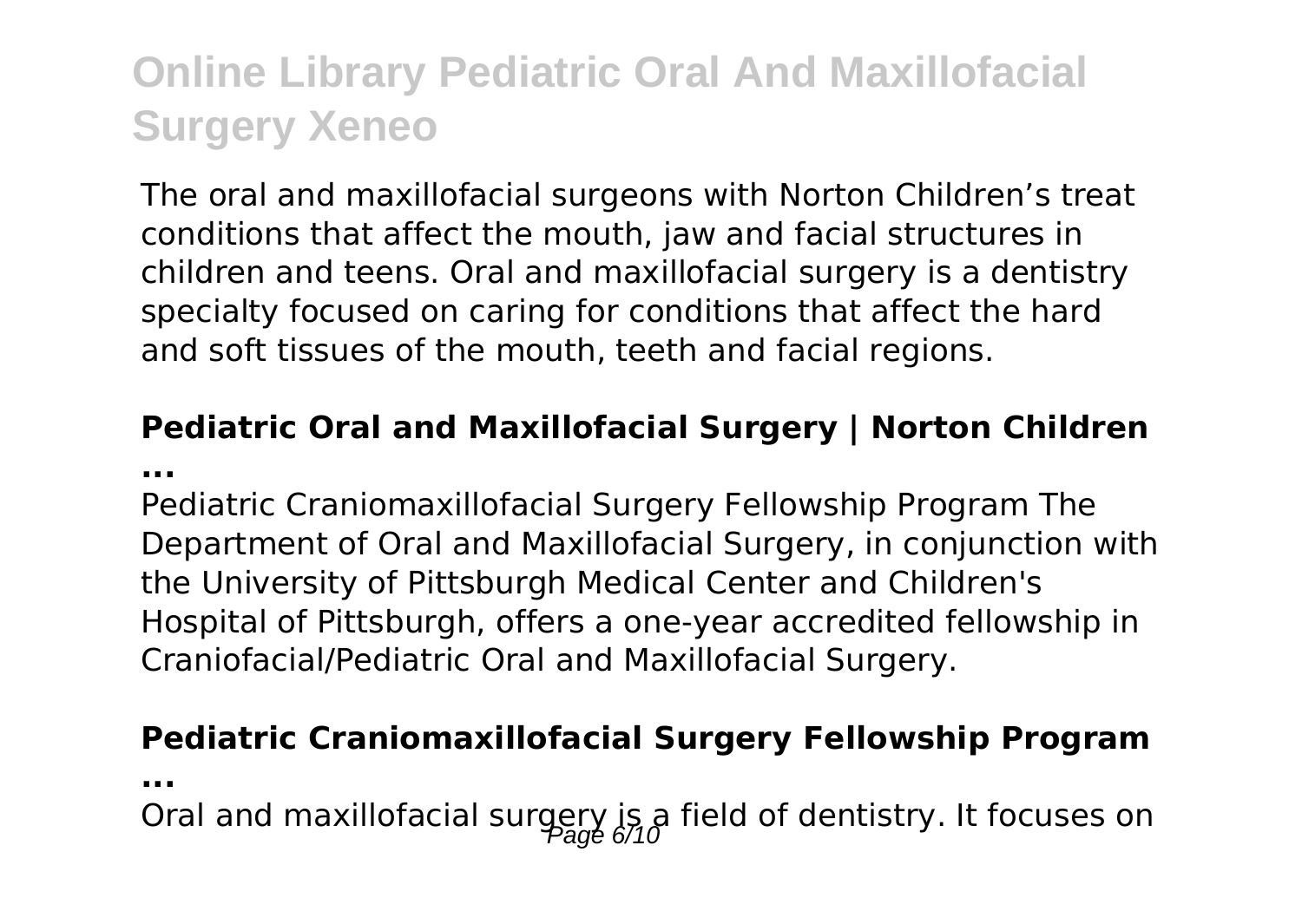the diagnosis and surgical treatment of diseases, injuries and birth defects that affect the jaws, mouth, teeth and facial structures. Our clinic is one of only a few in the country with broad experience in treating childhood diseases that involve these parts of the body.

#### **Oral and Maxillofacial Surgery - Seattle Children's**

Pediatric Oral & Maxillofacial Surgery We specialize in the diagnosis and treatment of the full range of oral and craniomaxillofacial abnormalities including problems of the teeth, jaws, facial bones, temporomandibular joints and salivary glands. 617-726-2740

#### **Pediatric Oral & Maxillofacial Surgery**

Our team includes pediatric oral and maxillofacial surgeons, as well as dentists and oral pathologists. We work together, and with other specialists as needed to provide diagnostic,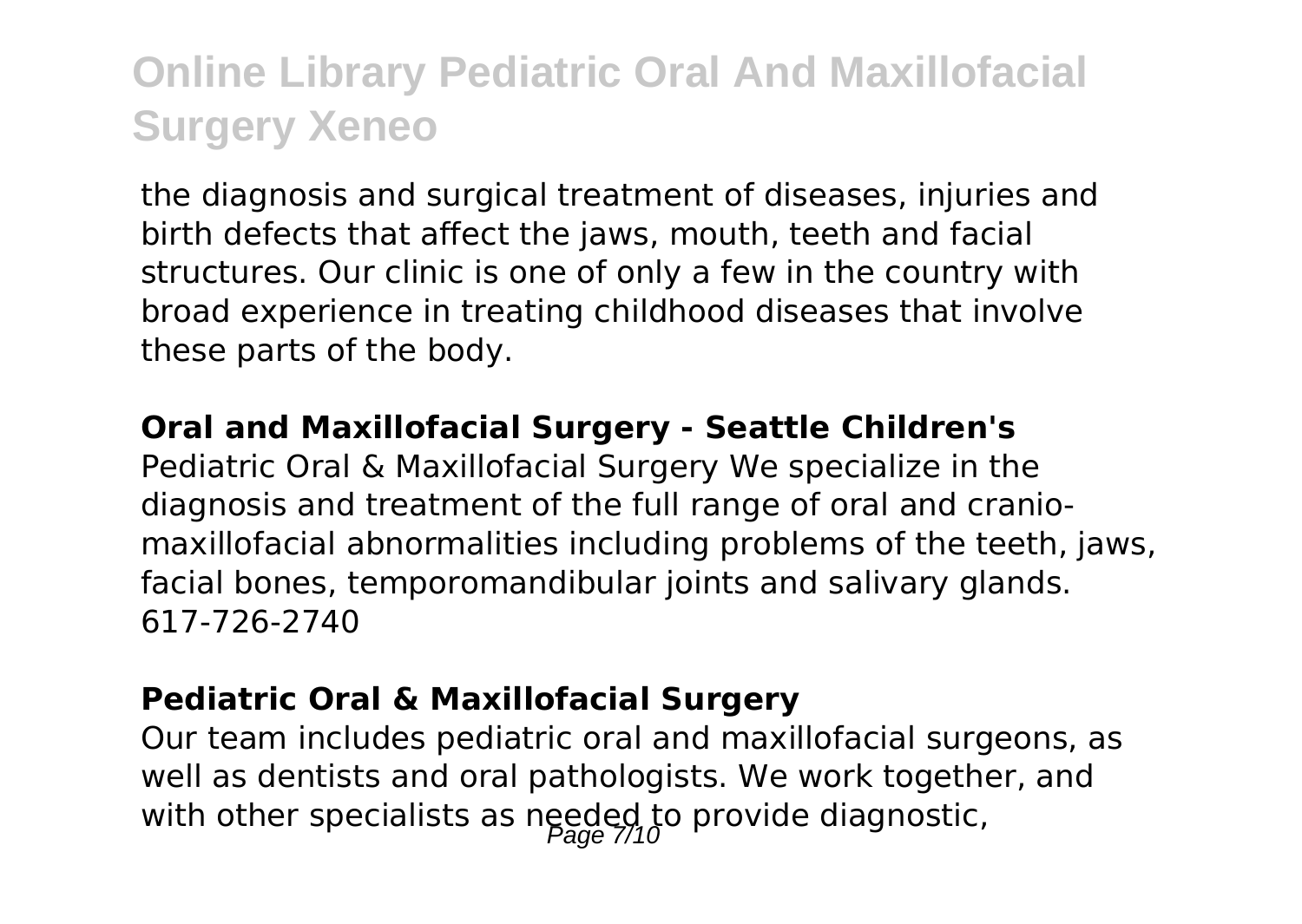restorative dental and maxillofacial surgical services to children and teens. Our team also offers: Consultation on oral or facial lesions

### **Oral and Maxillofacial Surgery | Children's Healthcare of**

**...**

Oral & Maxillofacial Surgery. Surgical extraction of teeth and removal of diseased tissue. Services provided include surgical treatment of injuries and developmental malformations of the mouth, jaws, and related facial structures. The Oral & Maxillofacial Surgery patient treatment area is located on the 2nd floor of the Schwartz building.

### **Oral Maxillofacial Surgery - NYU College of Dentistry**

ORAL & MAXILLOFACIAL SURGERY. In order to meet your needs, we provide a comprehensive range of oral surgeries in New York, from TMJ Surgery to dental implants. Using the most advanced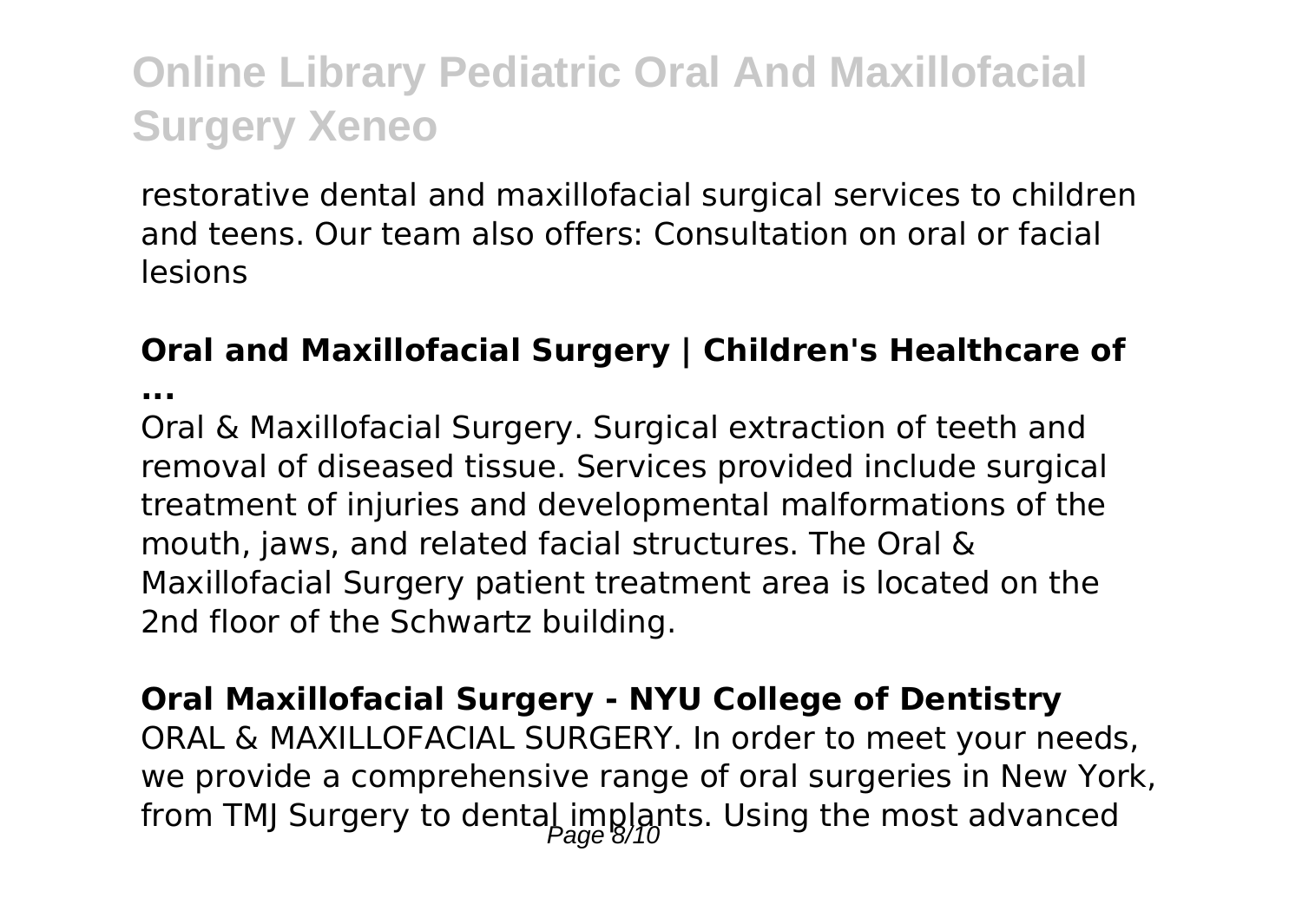procedures and techniques, we will solve your dental problem with the least invasive option possible so that you can swiftly return to the rhythm of your daily ...

**Staten Island Oral Surgery | New York Dental Implant ...** Pediatric Oral and Maxillofacial Surgery Our surgeons at the Division of Oral and Maxillofacial Surgery diagnose and treat conditions affecting the bones and soft tissues of the mouth, face and jaws. Among the surgical services offered by our experienced and compassionate team are: Facial reconstruction following trauma

#### **Oral and Maxillofacial Surgery | Joe DiMaggio Children's**

**...**

Overview. The dental area of our surgery services has more than 40 affiliated providers, including general dentists, pediatric dentists, oral and maxillofacial surgeons, and consulting